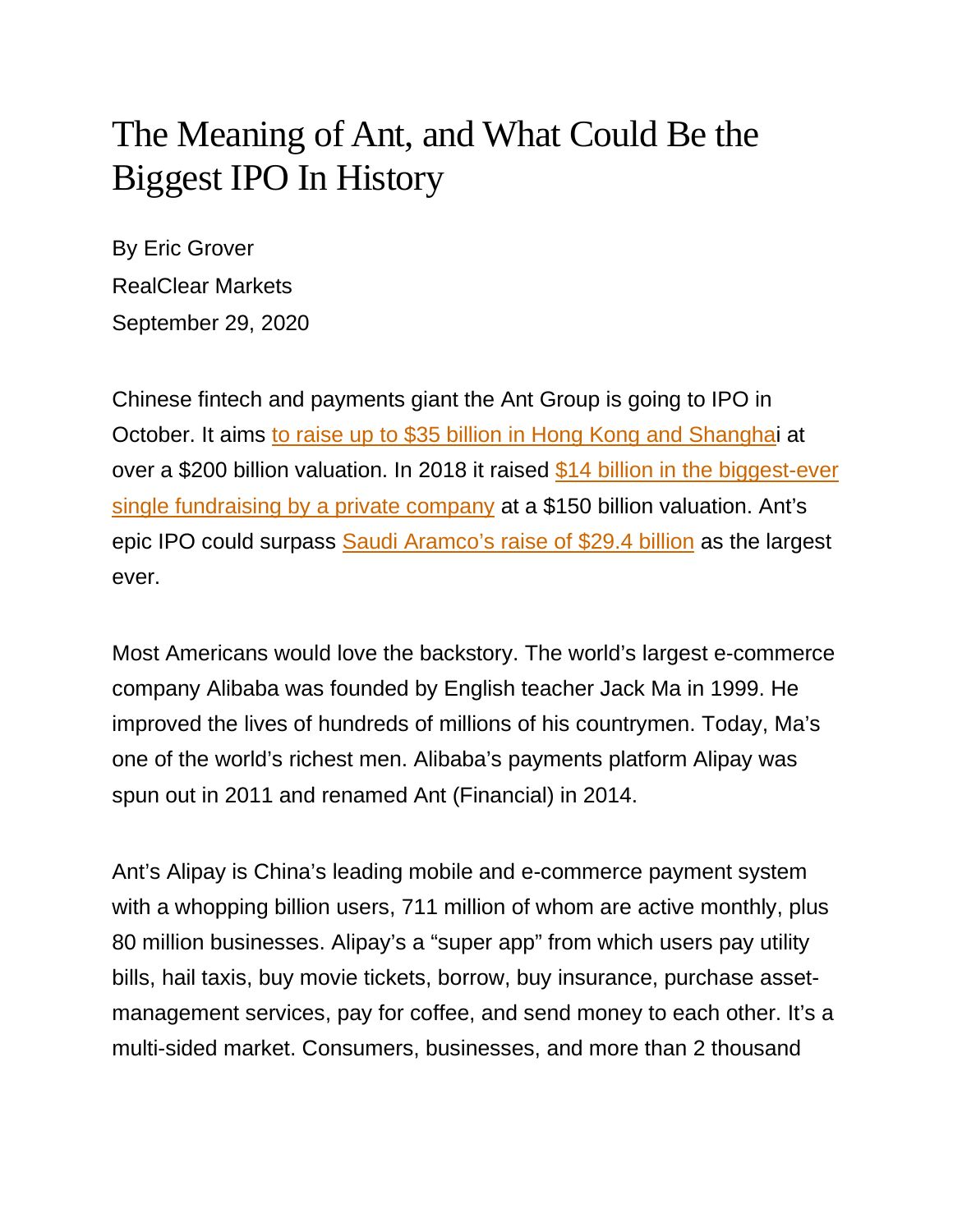partner financial institutions engage on the platform generating powerful network effects.

Alipay debuted in 2004, enabling payments on Alibaba where it built critical mass. Similarly, PayPal built critical mass on eBay, which wasn't wellserved by traditional card networks. Alipay benefited from having no foreign competitors. China flouted its 2001 WTO commitment to open up its payments market by 2006. There still hasn't been a single domestic Mastercard, Visa, American Express, PayPal or Discover/Diners Club transaction in China.

In the year ended June, 2020 Alipay did a mind-boggling \$17.3 trillion and \$91.2 billion in payment volume domestically and abroad, respectively, generating \$8.049 billion in revenue, largely merchant-acceptance fees. Unlike PayPal, China's leading mobile-payments system is widely used inperson at restaurants, barbershops, and grocery stores, as well as online.

In contrast with American payment systems, Alipay's an ecosystem of services including consumer and SMB credit, insurance, and wealth management, enabled by massive engagement and data generated from P2P, bill, and retail payments. In 2019 fees from credit, insurance, and investment services surpassed payments. In the year that ended in June of 2020, loans, insurance, and wealth management generated \$12.4 billion in revenue.

Ant has been a phenomenal growth story. Revenue increased 31%, 40.7%, and 38%, yoy, in 2018, 2019, and the first half of 2020, respectively. Alipay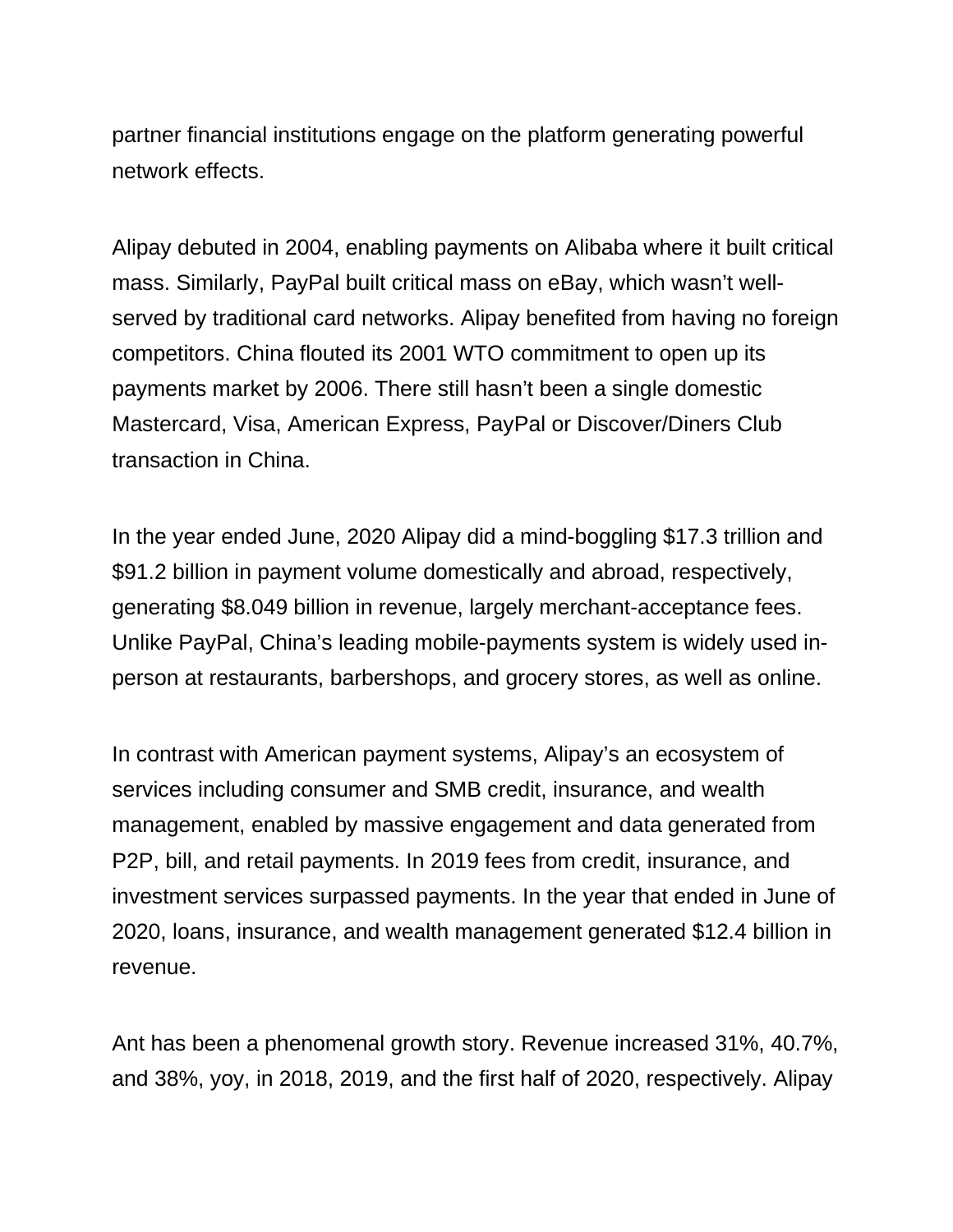has been more aggressive expanding abroad than bank-owned cardnetwork monopoly China UnionPay, and gaming and chat giant Tencent's WeChat Pay.

All three payments dragons partner with merchant processors for international acceptance. But while foreign merchants selling to Chinese consumers want to accept Alipay, foreign consumers have no reason to use it. Consumers aren't interested in a payment system until merchants accept it and merchants aren't interested in accepting one until consumers use it.

In contrast with CUP and WeChat Pay, to build critical mass abroad on both sides of the network, and, therefore, relevance, Ant has also invested in or acquired businesses, principally in East, Southeast, and South Asia, and London-based money-transfer network WorldFirst. From these it's knitting together a multinational payments system. Where it can, it will export the super-app model.

What's not to like?

Ant is domiciled and its business is concentrated in China, which doesn't enjoy the rule of law, property and contract rights impartially enforced irrespective of the men in power, or corporate transparency comparable to Western markets.

In [You Will Be Assimilated: China's Plan to Sino-form the World,](https://www.amazon.com/You-Will-Be-Assimilated-Sino-form/dp/1642935409) David Goldman observes China's Communist Party selects the emperor and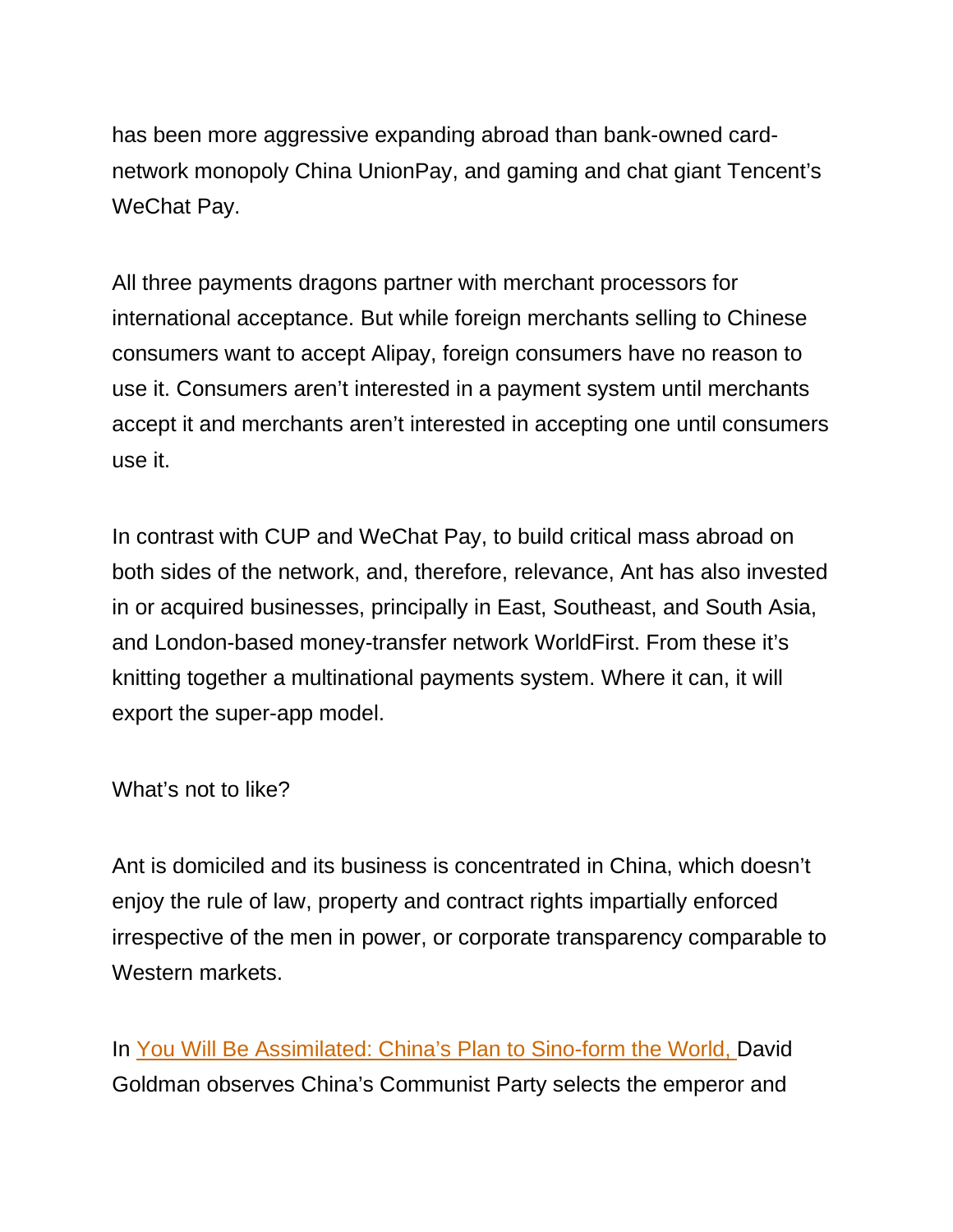mandarins. They aren't, however, ideological communists. While there are plenty of state-owned corporations, private firms are permitted to prosper if they heed the state and serve its interests. Ant must kowtow to Beijing.

During development it enjoyed benign regulatory neglect. Now, however, it's a payments gargantuan and national champion. To monitor activity the PBOC mandated e-commerce payment systems like Alipay clear transactions through a central clearing utility NetsUnion rather than directly with banks. Further regulation is inevitable.

The central bank is piloting a digital yuan. If China's digital fiat currency gets traction, it will compete with Alipay.

China has long been flagrantly protectionist in payments. The US and Europe have been wide open for Alipay, CUP, and WeChat Pay. However, with the Middle Kingdom's burgeoning cold war with the US, military skirmishes and territorial disputes with India, bullying Australia, naval [brinksmanship with Japan,](https://www.wsj.com/articles/japan-china-military-provocations-revival-disputed-islands-pacifism-11594735596) increased tensions with Europe, and spats over emerging-market-debt imperialism, Alipay faces increased protectionist headwinds abroad.

Washington [blocked Ant's acquisition of global money-transfer network](https://www.reuters.com/article/us-moneygram-intl-m-a-ant-financial/u-s-blocks-moneygram-sale-to-chinas-ant-financial-on-national-security-concerns-idUSKBN1ER1R7)  [MoneyGram](https://www.reuters.com/article/us-moneygram-intl-m-a-ant-financial/u-s-blocks-moneygram-sale-to-chinas-ant-financial-on-national-security-concerns-idUSKBN1ER1R7) over national-security concerns. President Trump banned WeChat and demanded TikTok divest its US business. [India banned 118](https://economictimes.indiatimes.com/tech/internet/heres-the-full-list-of-118-chinese-mobile-applications-banned-by-the-government/articleshow/77892540.cms)  [Chinese apps](https://economictimes.indiatimes.com/tech/internet/heres-the-full-list-of-118-chinese-mobile-applications-banned-by-the-government/articleshow/77892540.cms) including Alipay, WeChat, and search engine Baidu.

Ant can't affect the geopolitical climate. It must cope.